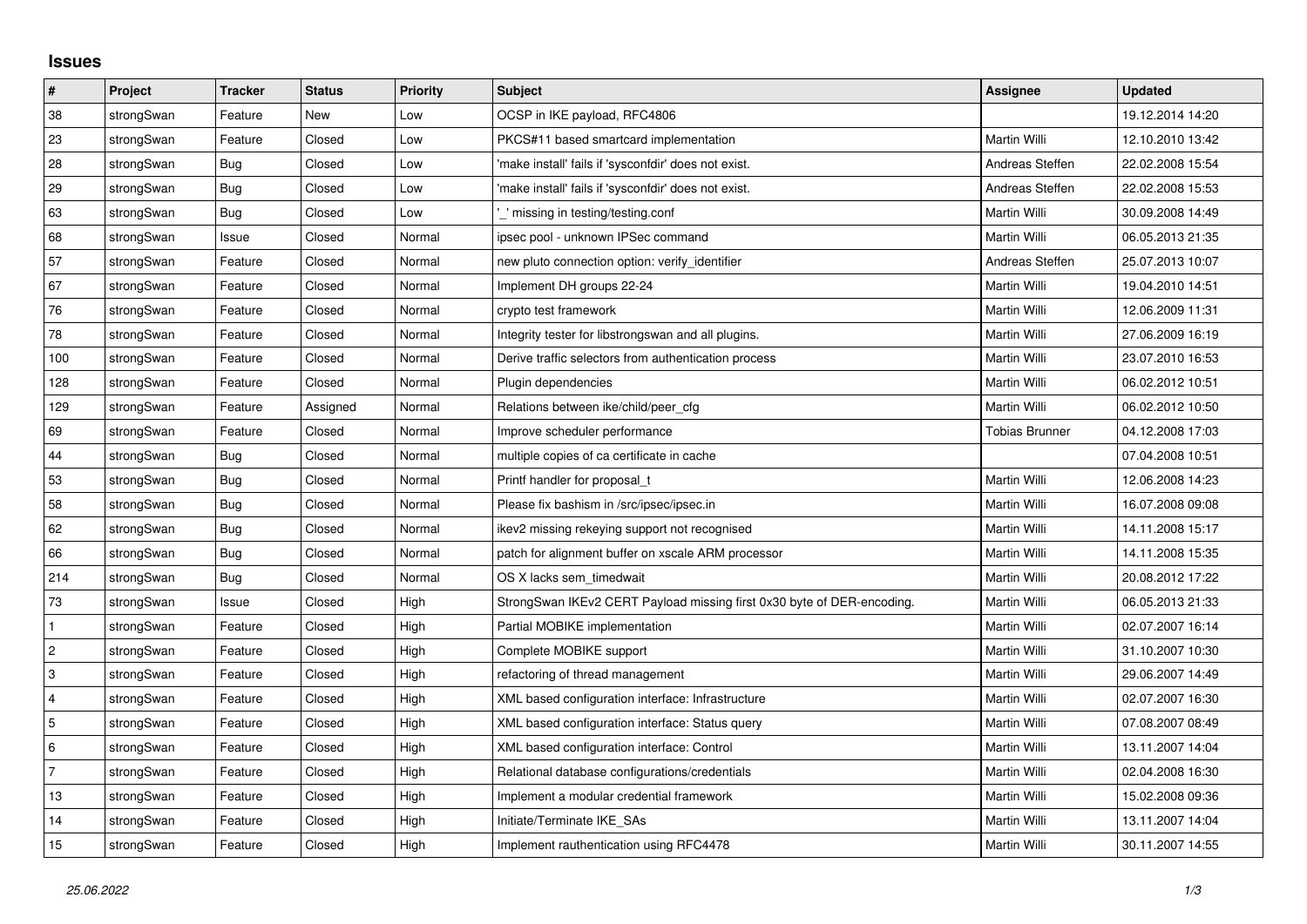| $\vert$ # | Project    | <b>Tracker</b> | <b>Status</b> | <b>Priority</b> | <b>Subject</b>                                                              | <b>Assignee</b>       | <b>Updated</b>   |
|-----------|------------|----------------|---------------|-----------------|-----------------------------------------------------------------------------|-----------------------|------------------|
| 16        | strongSwan | Feature        | Closed        | High            | Generic plugin architecture                                                 | Martin Willi          | 15.02.2008 09:37 |
| 17        | strongSwan | Feature        | Closed        | High            | Pluggable crypto modules                                                    | <b>Martin Willi</b>   | 15.02.2008 09:36 |
| 18        | strongSwan | Feature        | Closed        | High            | Merge EAP-AKA module into trunk                                             | Martin Willi          | 13.12.2007 09:47 |
| 19        | strongSwan | Feature        | Closed        | High            | Include EAP-MD5 into trunk                                                  | Martin Willi          | 13.12.2007 09:48 |
| 20        | strongSwan | Feature        | Closed        | High            | Pluggable fetcher plugins                                                   | Martin Willi          | 18.02.2008 09:58 |
| 21        | strongSwan | Feature        | Closed        | High            | CRL support                                                                 | Martin Willi          | 10.03.2008 18:40 |
| 22        | strongSwan | Feature        | Closed        | High            | <b>OCSP</b> support                                                         | Martin Willi          | 10.03.2008 18:41 |
| 24        | strongSwan | Feature        | Closed        | High            | Update doxygen documentation                                                | Martin Willi          | 22.02.2008 16:07 |
| 25        | strongSwan | Feature        | Closed        | High            | alternative crypto implementation                                           | Martin Willi          | 31.05.2008 09:49 |
| 27        | strongSwan | Feature        | Closed        | High            | Create a database API                                                       | Martin Willi          | 19.02.2008 15:16 |
| 30        | strongSwan | Feature        | Closed        | High            | Certificate caching                                                         | Martin Willi          | 02.04.2008 14:50 |
| 39        | strongSwan | Feature        | Rejected      | High            | Configuration support in Manager                                            | Martin Willi          | 04.07.2014 11:07 |
| 40        | strongSwan | Feature        | Closed        | High            | NetworkManager support                                                      | <b>Martin Willi</b>   | 22.08.2008 12:54 |
| 41        | strongSwan | Feature        | Closed        | High            | CFG attribute provider framework                                            | Martin Willi          | 16.04.2008 11:24 |
| 42        | strongSwan | Feature        | Closed        | High            | CFG attribute handler framework                                             | <b>Martin Willi</b>   | 28.04.2009 10:23 |
| 46        | strongSwan | Feature        | Closed        | High            | DNS resolving for hosts in ike_cfg                                          | Martin Willi          | 09.06.2008 09:34 |
| 47        | strongSwan | Feature        | Closed        | High            | <b>RNG API</b>                                                              | <b>Martin Willi</b>   | 16.04.2008 11:27 |
| 48        | strongSwan | Feature        | Closed        | High            | Parallel trustchain verification                                            | Martin Willi          | 16.04.2008 11:33 |
| 54        | strongSwan | Feature        | Closed        | High            | <b>EAP-Identity Server functionality</b>                                    | Martin Willi          | 22.08.2008 12:55 |
| 59        | strongSwan | Feature        | Closed        | High            | Add additinal signal dependent parameter to bus                             | Martin Willi          | 29.07.2008 11:04 |
| 60        | strongSwan | Feature        | Closed        | High            | Implement draft-sheffer-ikev2-gtc-00 with PAM password verification         | Martin Willi          | 22.08.2008 12:59 |
| 37        | strongSwan | Feature        | Closed        | High            | Hash and URL support for IKEv2                                              | <b>Tobias Brunner</b> | 18.04.2008 13:38 |
| 61        | strongSwan | Bug            | Closed        | High            | When recovering from DPD, firewall rules aren't added as necessary          | Andreas Steffen       | 06.05.2013 21:43 |
| 65        | strongSwan | Bug            | Closed        | High            | Many UML tests fail                                                         | Andreas Steffen       | 07.10.2008 07:09 |
| 70        | strongSwan | <b>Bug</b>     | Closed        | High            | IP <sub>v6</sub>                                                            | Andreas Steffen       | 21.02.2009 11:09 |
| 10        | strongSwan | Bug            | Closed        | High            | distribution cannot be built because logout.cs template is missing in trunk | <b>Martin Willi</b>   | 18.09.2007 07:43 |
| 11        | strongSwan | Bug            | Closed        | High            | Show IKE_SA status overview                                                 | Martin Willi          | 31.10.2007 10:29 |
| 26        | strongSwan | Bug            | Closed        | High            | Port all tools to new crypto/credential APIs                                | Martin Willi          | 21.03.2008 18:04 |
| 31        | strongSwan | Bug            | Closed        | High            | ikev2/rw-eap-aka-rsa scenario fails                                         | Martin Willi          | 19.03.2008 15:25 |
| 32        | strongSwan | Bug            | Closed        | High            | ikev2/rw-no-idr scenario fails                                              | Martin Willi          | 19.03.2008 11:13 |
| 33        | strongSwan | <b>Bug</b>     | Closed        | High            | ikev2/crl-revoked scenario broken                                           | Martin Willi          | 19.03.2008 19:02 |
| 34        | strongSwan | Bug            | Closed        | High            | ikev2/multi-level-ca-loop segfaults                                         | Martin Willi          | 31.03.2008 09:19 |
| 35        | strongSwan | <b>Bug</b>     | Closed        | High            | ikev2/ocsp-no-signer-cert scenario segfaults                                | Martin Willi          | 02.04.2008 09:45 |